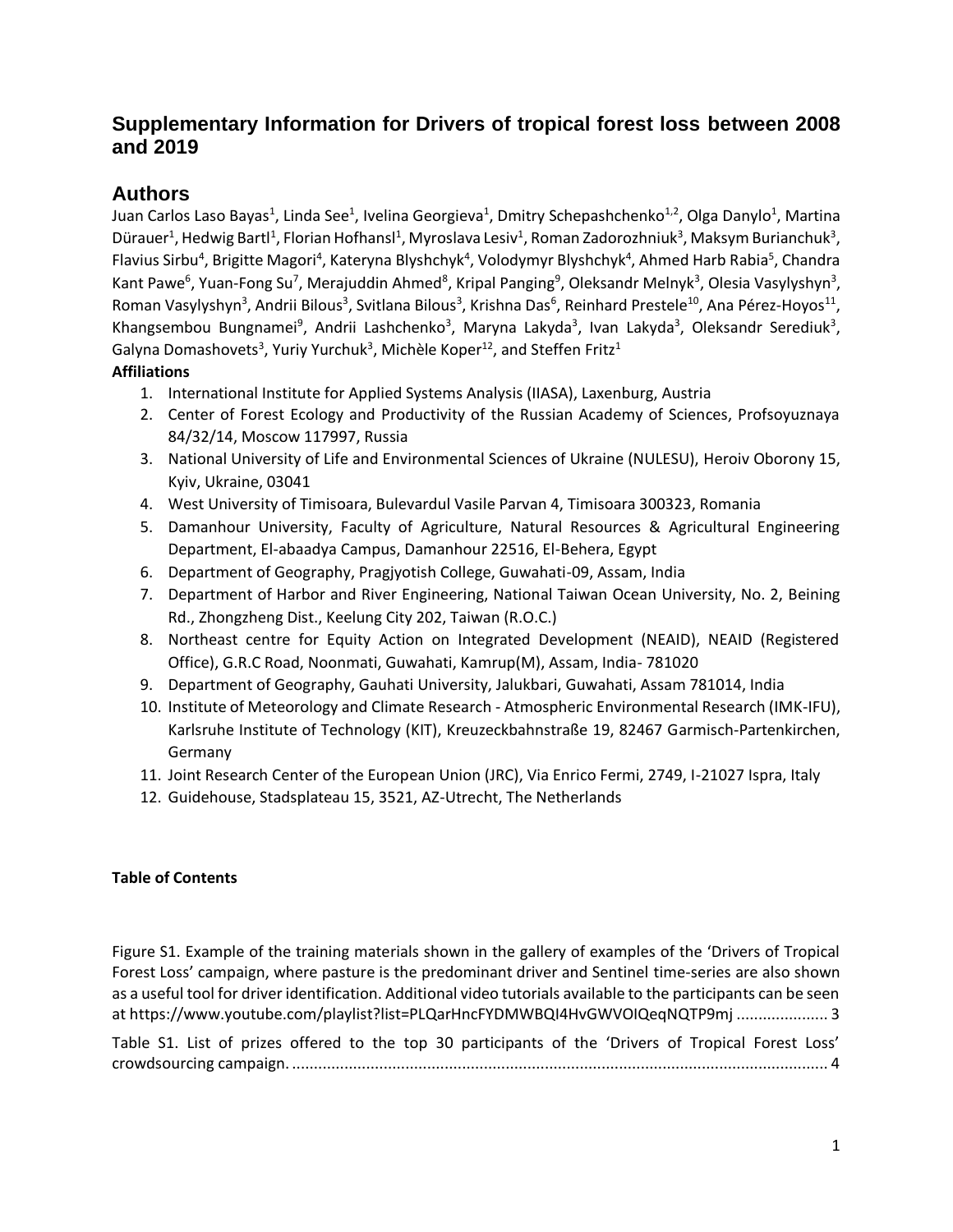| Figure S2. Rank of motivations as mentioned by participants of the 'Drivers of Tropical Forest Loss' Geo-                                                                                                    |  |
|--------------------------------------------------------------------------------------------------------------------------------------------------------------------------------------------------------------|--|
|                                                                                                                                                                                                              |  |
| Figure S3. Characteristics of the participants of the 'Drivers of Tropical Forest Loss' campaign. The<br>information shown comes from those participants that provided voluntary feedback on a survey at the |  |
|                                                                                                                                                                                                              |  |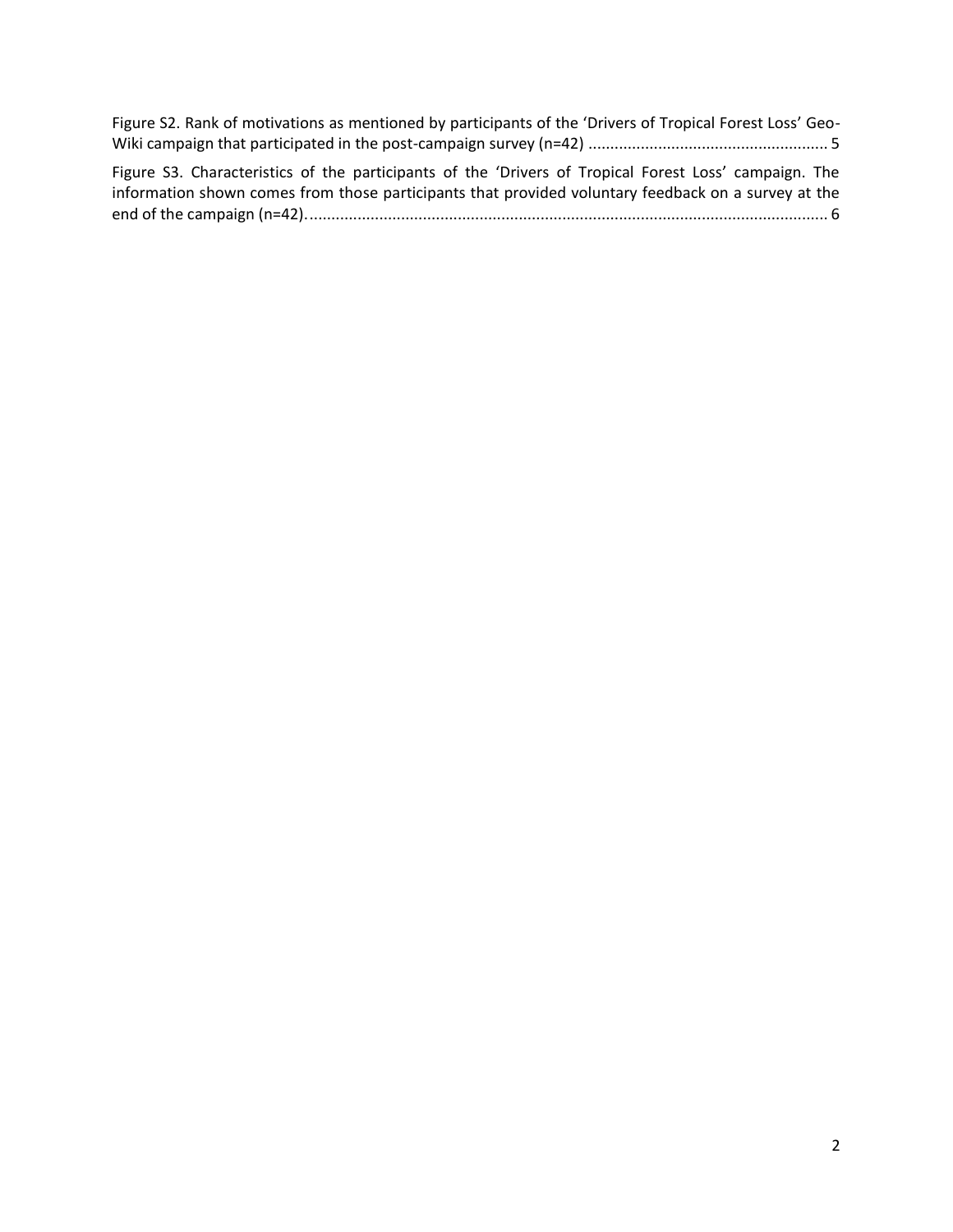

<span id="page-2-0"></span>**Figure S1**. Example of the training materials shown in the gallery of examples of the 'Drivers of Tropical Forest Loss' campaign, where pasture is the predominant driver and Sentinel time-series are also shown as a useful tool for driver identification. Additional video tutorials available to the participants can be seen at<https://www.youtube.com/playlist?list=PLQarHncFYDMWBQI4HvGWVOIQeqNQTP9mj>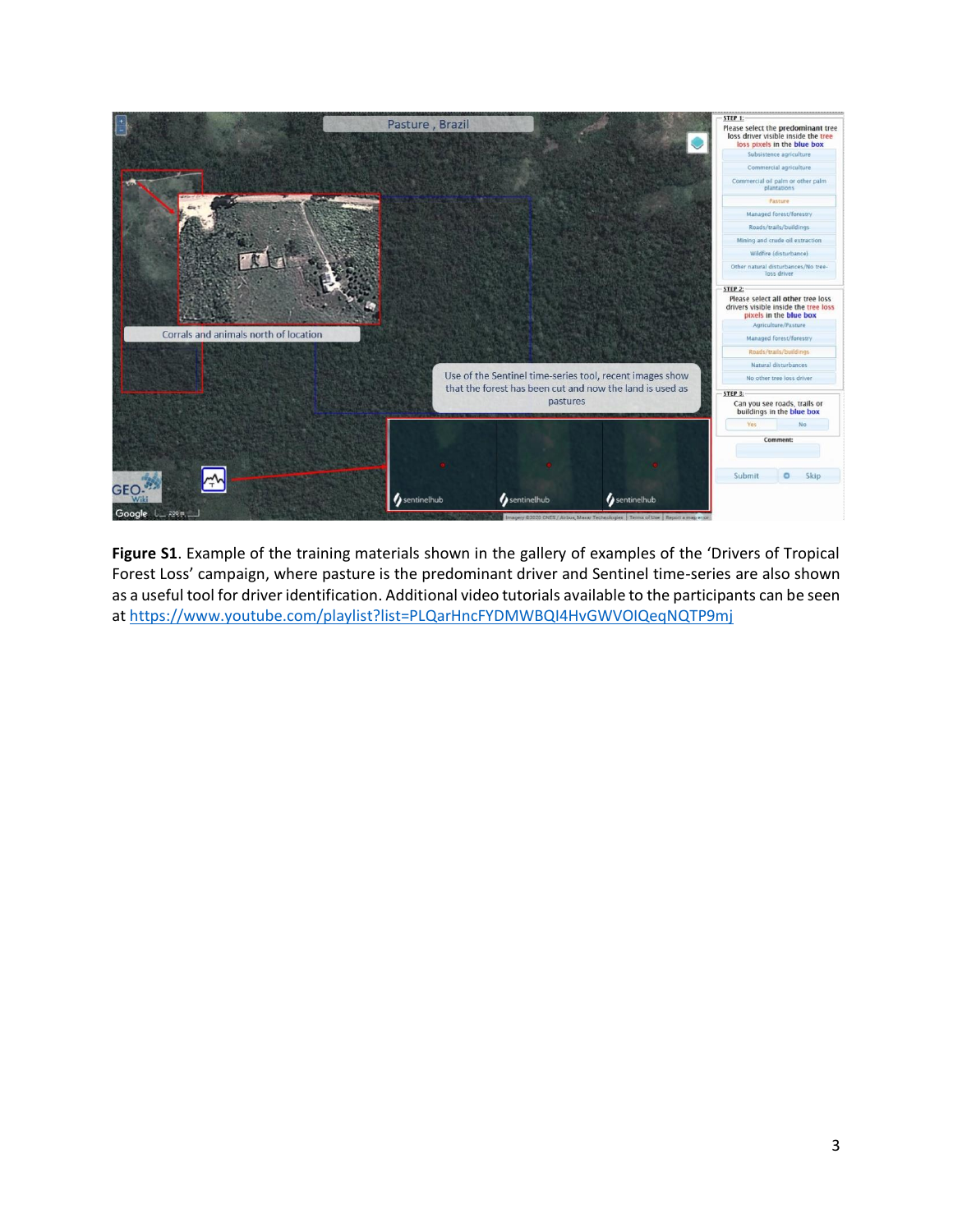| <b>Ranking</b>          | Prize $(\epsilon)$ | <b>Ranking</b> | Prize (€) | <b>Ranking</b> | Prize $(\epsilon)$ |
|-------------------------|--------------------|----------------|-----------|----------------|--------------------|
| 1                       | 300                | 11             | 200       | 21             | 75                 |
| $\mathbf{2}$            | 275                | 12             | 200       | 22             | 75                 |
| 3                       | 275                | 13             | 175       | 23             | 75                 |
| 4                       | 275                | 14             | 175       | 24             | 75                 |
| 5                       | 275                | 15             | 150       | 25             | 75                 |
| 6                       | 250                | 16             | 150       | 26             | 75                 |
| $\overline{\mathbf{z}}$ | 250                | 17             | 125       | 27             | 75                 |
| 8                       | 250                | 18             | 125       | 28             | 75                 |
| 9                       | 250                | 19             | 125       | 29             | 75                 |
| 10                      | 250                | 20             | 125       | 30             | 75                 |

<span id="page-3-0"></span>**Table S1.** List of prizes offered to the top 30 participants of the 'Drivers of Tropical Forest Loss' crowdsourcing campaign.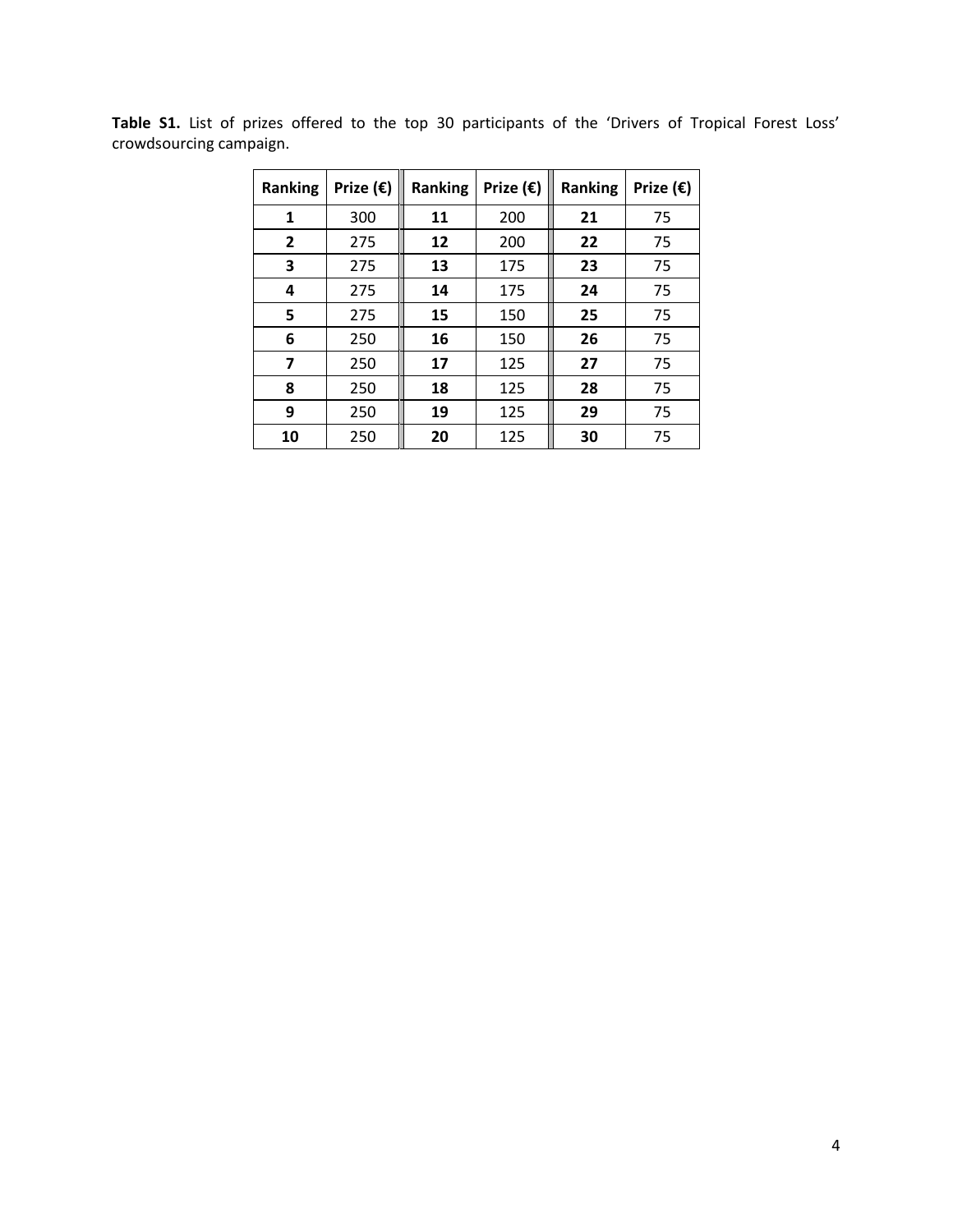

<span id="page-4-0"></span>Figure S2. Rank of motivations as mentioned by participants of the 'Drivers of Tropical Forest Loss' Geo-Wiki campaign that participated in the post-campaign survey (n=42)